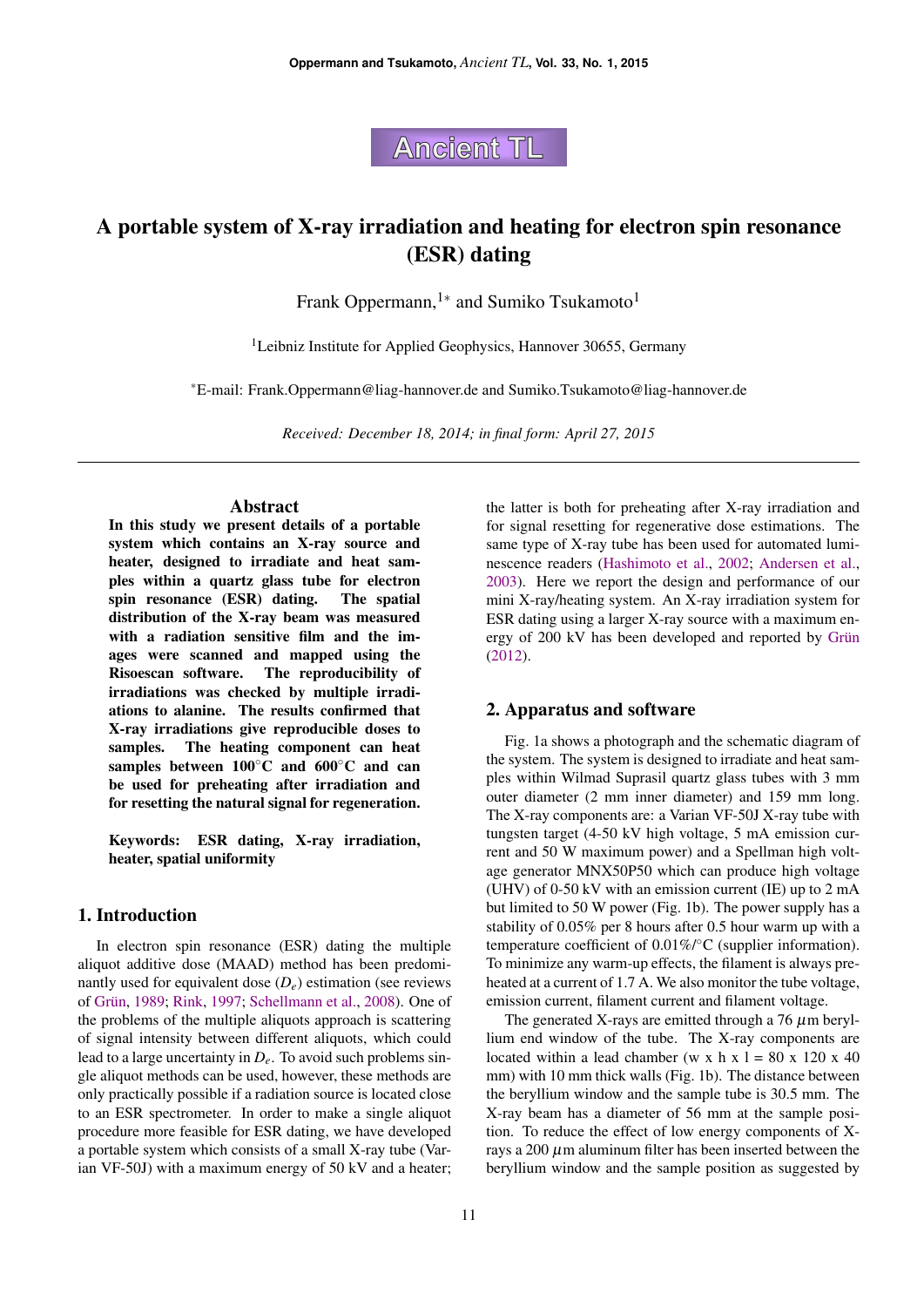

<span id="page-1-0"></span>Figure 1. (a) Photograph and schematic diagram of the X-ray/heating system, and diagrams for (b) X-ray, (c) heater components and (d) software GUI.

#### [Yawata & Hashimoto](#page-4-6) [\(2004\)](#page-4-6) and [Thomsen et al.](#page-4-7) [\(2006\)](#page-4-7).

The heater can control the sample temperature within a tube between  $100\degree$ C and  $600\degree$ C. The sample tube is inserted beside a reference tube, which monitors the temperature within a steel reflector cylinder in a heat shield case (Fig. [1c](#page-1-0)). The heat energy is transmitted equally to the two tubes by a heat coil powered by a power controller, and a difference less than 1% between the two tubes was monitored. The reference temperature is measured with a data acquisition module using the thermoelement inside the reference tube.

The system is controlled by a Software-GUI written in LabView. Fig. [1d](#page-1-0) shows a screenshot of the program. In the X-ray control part (left) the high voltage [kV], the beam current [mA] and the exposure time [s] can be set by users. The actual high voltage, beam current, elapsed exposure time and other secondary parameters are monitored and shown on the screen. In the sample heater part (right) the sample temperature [deg] and the heating time [s] can be entered. The timer starts when the temperature reaches  $\pm$  5°C of set temperature. The reference temperature and elapsed heating time are monitored.

## 3. Spatial uniformity of the X-ray

The spatial uniformity of the X-ray beam was measured by taking images with a radiation sensitive film (Gafchromic HD-810) by irradiating for 3 different time intervals (50 kV, 1 mA for 200 s, 400 s and 600 s of irradiation) at the sample position without a sample tube and inside a quartz glass tube. These X-ray images were first scanned. The chromaticity of the images was calibrated into relative dose rate, and the distribution of the dose rate was mapped by the dosimetry software RisøScan [\(Helt-Hansen & Miller,](#page-4-8) [2004\)](#page-4-8).

Fig. [2a](#page-2-0) shows the spatial dose distribution of the X-ray beam at the sample position for an irradiation time of 400 s. Fig. [2b](#page-2-0) shows the axial dose distribution inside the sample tube. The results indicate that the area of ∼ 1 cm diameter in the centre receives a relatively uniform irradiation of  $\pm 1.6\%$ precision. The position of the sample tube was chosen as to allow uniform irradiation of samples with a height of up to  $\sim$  1 cm (Fig. [2b](#page-2-0)). If ESR signals resulting from 1 cm sample height are too weak, it is possible to increase the height (and thus the amount of sample) up to 2 cm. The irradiation uniformity decreases to 3.1% for 1.5 cm sample height and 5.6% for 2 cm sample height, respectively. In order to avoid accumulation of non-uniformities by multiple irradiations of a single sample, and also to avoid signals originating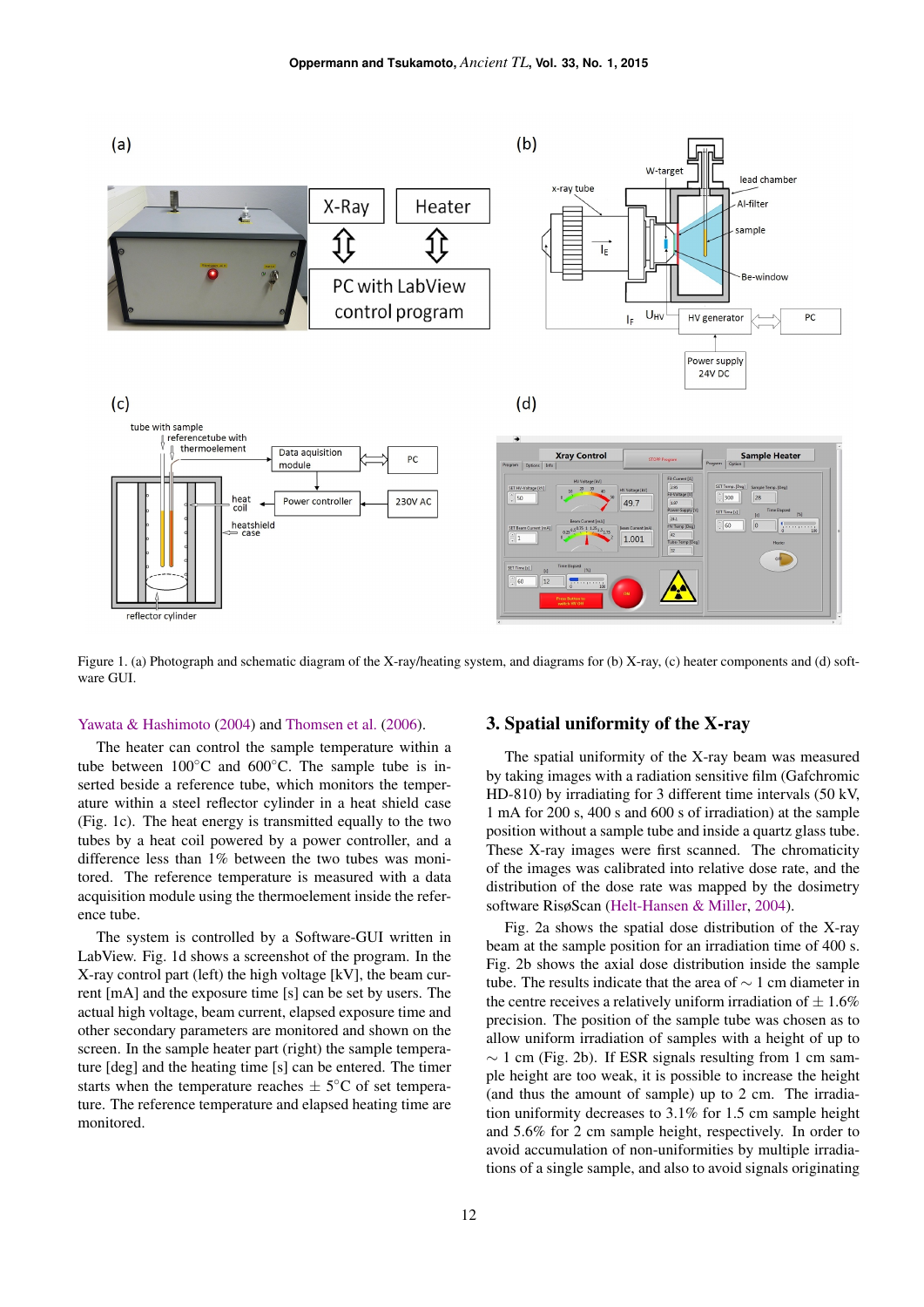

<span id="page-2-0"></span>Figure 2. Spatial uniformity of the X-ray beam (a) horizontal crosssection at sample position (b) vertical cross-section thorugh a sample tube and (c) energy dependent transmission of X-ray intensity through 1 mm thick samples of alanine and quartz.

from the quartz glass tube itself, the tubes were sealed with parafilm and the tubes are turned upside down during each irradiation [\(Tsukamoto et al.,](#page-4-9) [2015\)](#page-4-9).

The comparison between the film images taken without a tube and inside the tube revealed that the wall of the quartz glass tube absorbed ∼ 60% X-ray dose. This was confirmed by a comparative irradiation experiment using 2 aliquots of 25 mg alanine; one was irradiated within a quartz glass tube the other was irradiated in a plastic straw with 3 mm diameter. The ESR signal intensity of the alanine irradiated inside the quartz glass tube was only 34% of the one irradiated in a plastic straw. Fig. [2c](#page-2-0) shows the energy dependent transmission of X-ray intensity through 1 mm thick samples (alanine and quartz) within a tube. The transmission was calculated assuming that a sample tube is filled with alanine or sand sized quartz with 30% porosity. At the peak energy of 20 kV the X-ray transmission [\(Andersen et al.,](#page-4-4) [2003\)](#page-4-4) between the inner surface and the centre of the tube is about 95% for alanine and about 65% for quartz. Therefore it would be better to rotate and/or vibrate tubes during irradiation in order to improve the uniformity of dose to sample grains and we plan to integrate such a mechanical function into the system in the near future.

# 4. Performance and calibration of the X-ray source

The dose response of X-ray irradiated alanine was compared with and without rotations in order to check the reproducibility of irradiations. One set of aliquots was irradiated with X-rays (50 kV, 1 mA) for 200 s without rotation. For the other set tubes were manually rotated 90° every 50 s during the 200 s irradiation. This process was repeated 4 times for each aliquot. Altogether 6 aliquots were measured (3 aliquots each with and without rotations). Each aliquot contained 50 mg of alanine. The 50 mg of alanine had a height of ∼ 2 cm in a quartz glass tube, which resulted in less homogeneous irradiations, however, signals for a smaller amount of material were too weak and irreproducible. ESR measurements were performed with a JEOL FA-100 with 2 mW microwave power, 0.3 mT modulation amplitude, and 20 mT sweep width. The scan time was 30 s and spectra were accumulated 3 times. The signal intensity around  $g = 2.003$  was measured. Fig. [3a](#page-3-0) shows the increase of the alanine ESR signal intensity versus X-ray exposure time. Average intensities obtained from 3 aliquots (with and without rotations) and their  $1-\sigma$  standard errors were plotted. Although a full penetration of X-rays throughout the thickness of samples was not expected (Fig. [2c](#page-2-0)), the intensities with and without rotations during irradiations are indistinguishable. We therefore conclude that rotations do not improve the homogeneity of our X-ray irradiations at least for alanine. The normalised increase of alanine ESR signals after each 200 s irradiation is shown in Fig. [3b](#page-3-0) as a histogram. The relative standard deviation of each measurement is 5.2%, including all other sources of measurement errors (e.g. adjusting heights of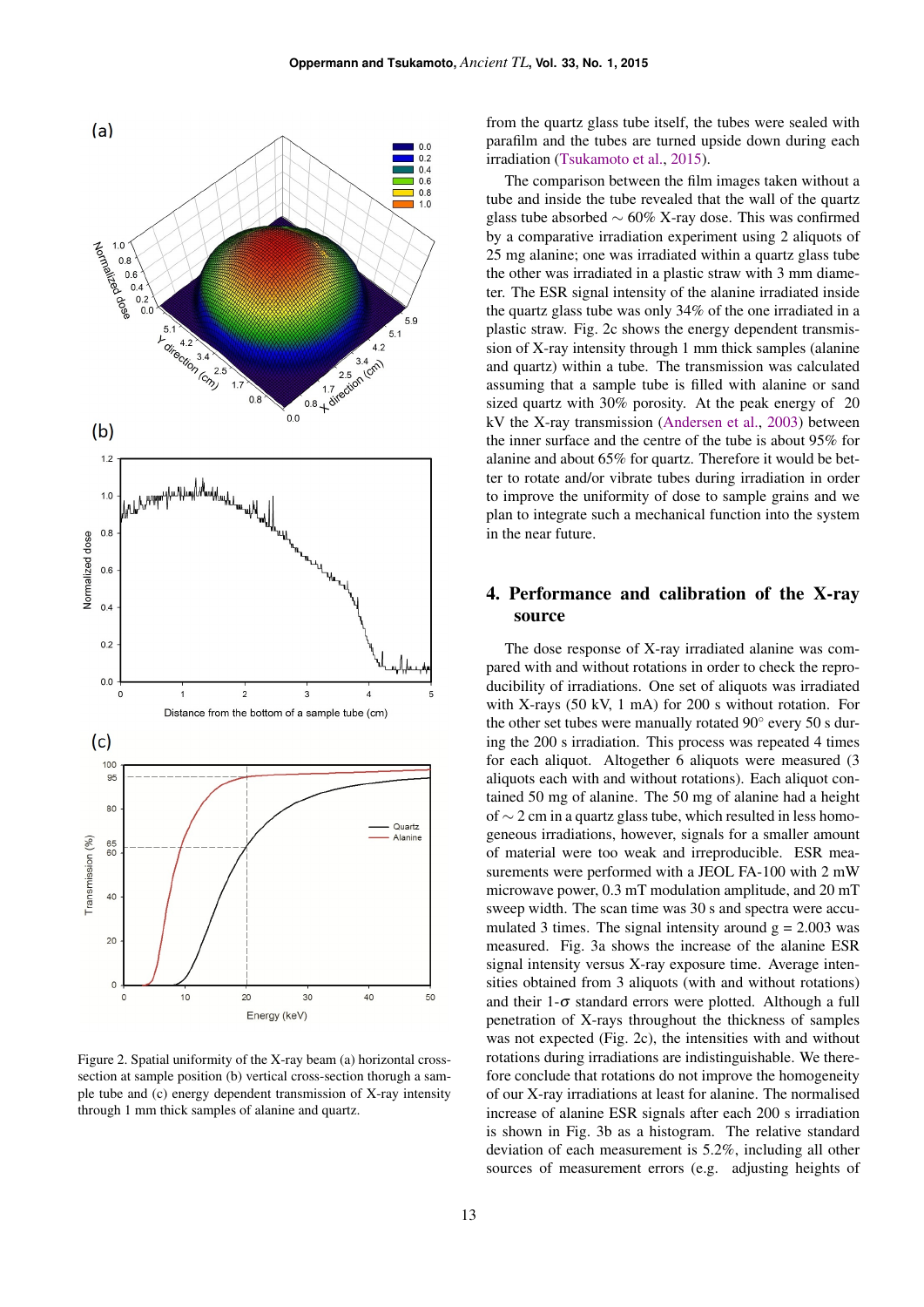

<span id="page-3-0"></span>Figure 3. (a) Comparison of X-ray dose response curves with and without rotation during irradiations. (b) Histogram of relative alanine signal increase following 200 s irradiations. (c) Calibration of X-ray dose rate for alanine.

sample tubes at the irradiation and ESR measurement positions, and tuning of the microwave).

To calibrate the X-ray dose rate for alanine, 2 sets of aliquots were prepared. One set received a gamma dose in alanine of 75.2 Gy from a  ${}^{60}Co$  source at the Technical University of Denmark. Another set of aliquots was irradiated with the X-ray and the intensities of the alanine radical for the gamma and X-ray irradiated aliquots were compared (Fig. [3c](#page-3-0)). Three aliquots each of gamma and X-ray irradiated aliquots were measured. The X-ray irradiation time which is equivalent to 75.2 Gy gamma dose was calculated as  $603 \pm 10$  s. The resulting X-ray dose rate for alanine was thus  $0.125 \pm 0.002$  Gy/s.

Our portable X-ray system provides the opportunities to conduct reproducible single aliquot ESR measurements, however, there is one disadvantage of using X-ray for artificial irradiation. Due to the low energy photons from the Xray tube, the photoelectric effect dominates the energy transfer process, which depends on the atomic number of sample materials. Thus, calibration of the X-ray dose rate must be performed for each different material; the X-ray dose rate for quartz has been calibrated to  $0.34 \pm 0.01$  Gy/s [\(Tsukamoto](#page-4-9) [et al.,](#page-4-9) [2015\)](#page-4-9). Nevertheless this system provided us with the first opportunity to test the single aliquot regenerative dose method combined with preheat plateau tests using quartz ESR and therefore contributed to methodological developments in ESR dating [\(Tsukamoto et al.,](#page-4-9) [2015\)](#page-4-9).

#### 5. Summary

This manuscript presents the details of our portable Xray irradiation/heating system, which can be used to measure single aliquot equivalent doses in ESR dating. Although the experimental data with alanine showed that the reproducibility of the X-ray irradiation is not depending on the rotation of the sample tubes, for samples with higher density it might be advisable to rotate and/or vibrate the tubes. While using a higher energy X-ray tube is an alternative solution for the uniformity problem it would significantly increase cost and space requirements. The price for our system in total is approx.8000 Euro and it can easily fit on a desk. A higher energy system is about 20-30 times more expensive than the mini X-ray and needs much more space.

#### Acknowledgments

We thank Jakob Helt-Hansen, Torben Lapp, Jim Thorslund Andersen and Kristina Thomsen (Technical University of Denmark) for mapping the uniformity of X-ray irradiations and for gamma irradiations. Karsten Vollmer is thanked for his work on the lead chamber. Gudrun Drewes and Sonja Riemenschneider are thanked for their technical help. The constructive comments from David Sanderson and Regina DeWitt have greatly helped improve the paper.